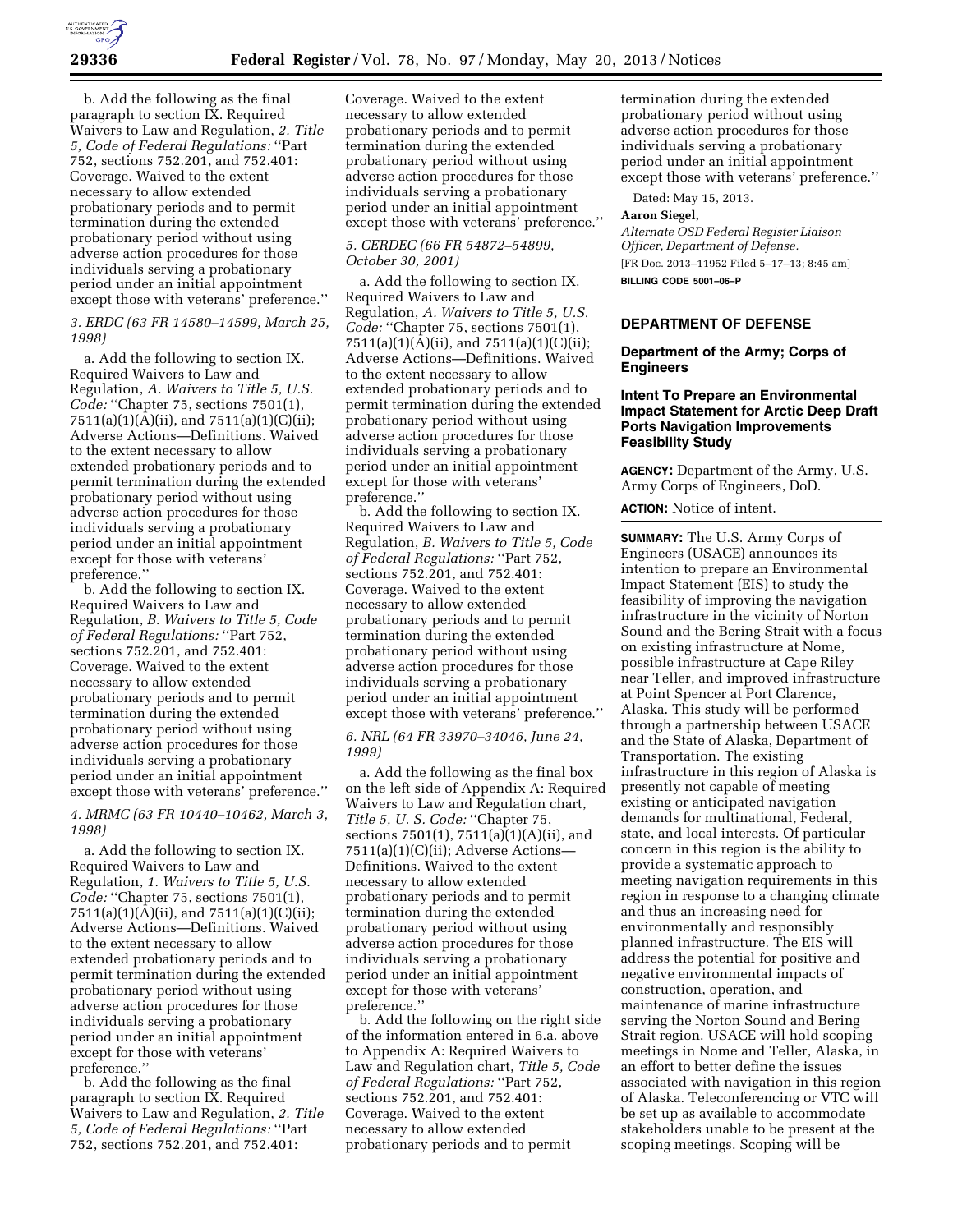ongoing throughout the feasibility study process.

**DATES:** A scoping meeting will be held in Nome and Teller, Alaska the second week in June. A summary of comments received as a result of scoping meetings held in June will be forwarded to participants as requested. Scoping meetings will be advertised in local newspapers as necessary.

**ADDRESSES:** Please direct comments or suggestions on the scope of the EIS to: Mr. Michael Salyer, NEPA Coordinator, U.S. Army Corps of Engineers, Alaska District, EN–G–ER, P.O. Box 6898, Joint Base Elmendorf-Richardson, AK 99506– 0898; Phone: 907–753–2690; Fax: (907) 753–2625, email

*[michael.9.salyer@usace.army.mil](mailto:michael.9.salyer@usace.army.mil)*  (please use ''NOI Comments; Environmental Impact Statement for Arctic Deep Draft Ports Navigation Improvements Feasibility Study).

**FOR FURTHER INFORMATION CONTACT:** For information or questions concerning the proposed project, contact: Ms. Lorraine Cordova, Plan Formulator, U.S. Army Corps of Engineers, Alaska District, PM– C–PL, P.O. Box 6898, Joint Base Elmendorf-Richardson, AK 99506–0898; Phone: 907–753–5619; Fax: (907) 753– 2625; email:

*[Lorraine.A.Cordova@usace.army.mil.](mailto:Lorraine.A.Cordova@usace.army.mil)* 

# **SUPPLEMENTARY INFORMATION:**

#### **Background**

The study area is part of the Seward Peninsula on the western coast of Alaska and includes the general area of Nome/Port Clarence and Teller. Currently, Nome serves as the supply, service, and transportation center for the Bering Strait region. Nome cannot meet the existing demand for maritime infrastructure, while demand on that infrastructure continues to increase. Commerce, safety, national security and oil spill response capability have already been identified as issues needing to be addressed in the United States as an Arctic nation.

## **Purpose and Need for Agency Action**

The purpose of this study is to identify a practicable and environmentally responsible solution to meeting the existing and future maritime infrastructure needs in the Bering Sea Region and possibly the United States Arctic. The existing maritime infrastructure in the vicinity of Nome is not adequate to accommodate the need for an efficient and safe harbor appropriate to current vessel traffic in the Arctic Region of the United States. The State of Alaska, Department of Transportation is working with the U. S. Army Corps of Engineers in

investigating the need for expanding the existing maritime infrastructure within the Bering Sea Region. This region of Alaska has been identified as having the potential for improving the northernmost, naturally occurring deep water port. At present, the region does not appropriately and safely accommodate the needs of maritime users already located at or transiting the area.

This project was authorized by general language in Section 5007 of Public Law 119–114, the Water Resources Development Act of 2007.

The Study Authority is the House Public Works Committee Resolution for Rivers and Harbors in Alaska, adopted December 2, 1970. The resolution states:

''Resolved by the Committee on Public Works of the House of Representatives, United States, that the Board of Engineers for Rivers and Harbors is hereby requested to review the reports of the Chief of Engineers on Rivers and Harbors in Alaska, published as House Document Numbered 414, 83rd Congress, 2nd Session; and other pertinent reports, with a view to determining whether any modifications of the recommendations contained herein are advisable at the present time.''

This EIS will assess the potential environmental impacts of constructing, operating, and maintaining existing and possibly new navigation infrastructure in the Norton Sound and Bering Strait Region. The EIS will aid decision making on the Arctic Deep Draft Ports study by evaluating the environmental impacts of the range of reasonable alternatives, as well as providing a means for public input into the decision making process. USACE is committed to ensuring that the public has ample opportunity to participate in this review.

#### **Preliminary Alternatives**

Consistent with NEPA implementation requirements, this EIS will assess the range of reasonable alternatives regarding constructing, operating, maintaining, and funding a proposed project that results from the study. The following types of alternatives have been identified for the region and are subject to modification in response to comments received during the public scoping process.

*Structural Alternatives:* This set of alternatives will investigate and describe possible harbor construction or improvement alternatives. Types of structural solutions could include, but are not limited to, rubble mound breakwaters, dredging, Search and Rescue infrastructure, disaster response

infrastructure, mooring basins, modified entrance channels, navigation aids, etc.

*Nonstructural Alternatives:*  Nonstructural alternatives could include, but are not limited to, solutions like traffic management and Port Authority establishment.

*No Action Alternative:* Under the ''no action'' alternative, the Norton Sound Region would continue to encounter the haphazard navigation scenario that presently exists in a challenging maritime environment associated with the Bering Sea and other Arctic waters.

USACE would appreciate comments regarding whether there are additional alternatives for the Environmental Impact Statement for Arctic Deep Draft Ports Navigation Improvements Feasibility Study that should be considered.

## **Identification of Environmental and Other Issues**

USACE intends to address the following environmental issues when assessing the potential environmental impacts of the alternatives in this EIS. Additional issues may be identified as a result of the scoping process. USACE invites comment from Federal agencies; state, local, and tribal governments; and the general public on these and any other issues that should be considered in the EIS:

• Potential impacts on health from the existing usage of the area by transiting and local vessels.

• Potential impacts on health, both positive and negative, as a result of project implementation.

• Potential impacts to workers during the construction of the facilities.

• Potential impacts to surface water, tidelands and fauna including turbidity from construction activities.

• Potential impacts on air quality from emissions and from noise during construction and operations.

• Potential cumulative impacts of the past, present, and reasonably foreseeable future actions including impacts resulting from activities foreign and domestic, multinational, Federal, state, and local.

• Potential impacts to historically significant properties, if present, and on access to traditional use areas.

• Potential impacts on local, regional, or national resources from materials and utilities required for construction and operation.

• Potential impacts on ecological resources, including threatened and endangered species and water quality.

• Potential impacts on local employment, income, population, housing, and public services from harbor construction and operations.